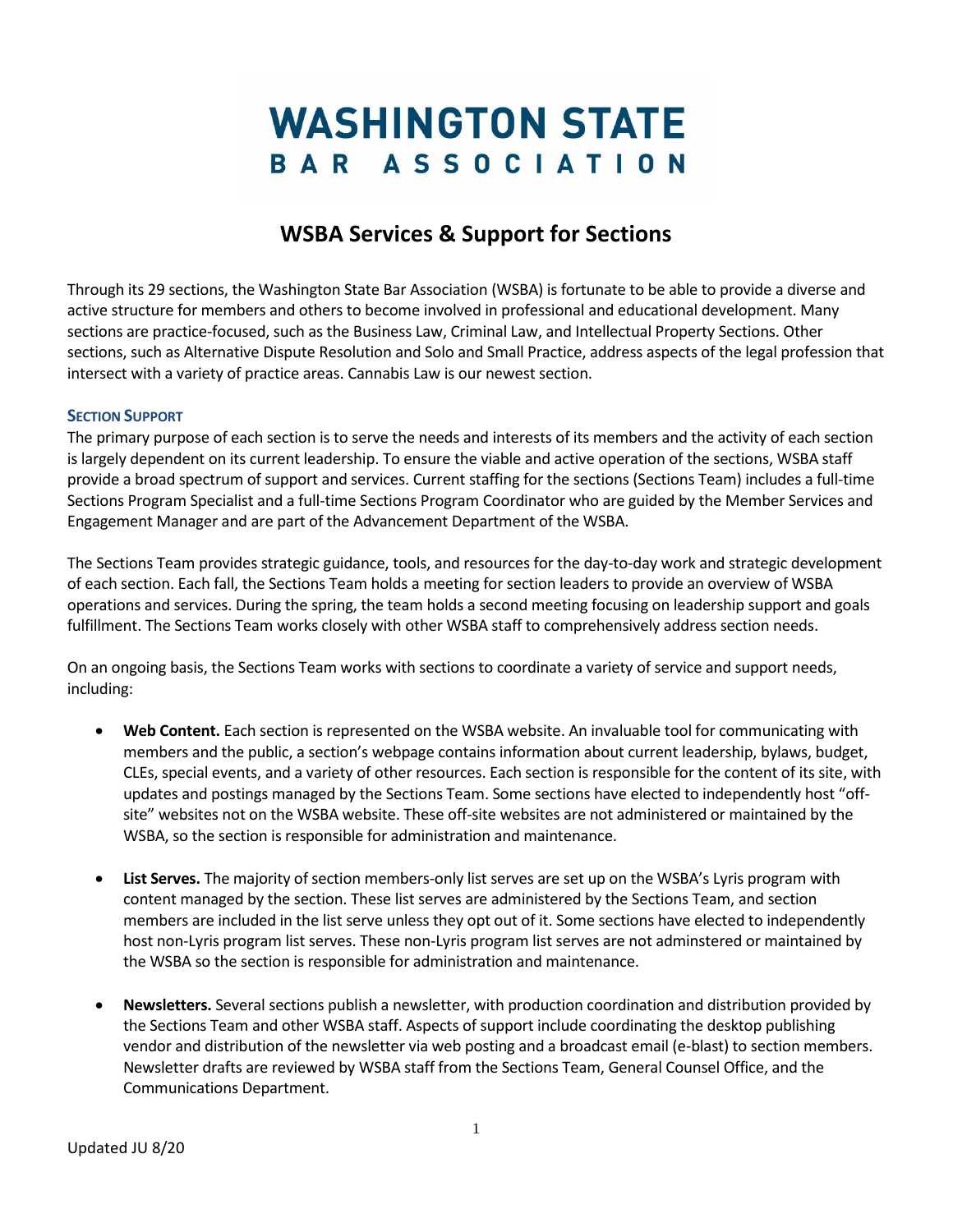- **Continuing Legal Education programs.** This overview does not include services and support provided by WSBA CLE staff. For information about WSBA CLE, please visi[t here.](https://www.wsba.org/for-legal-professionals/wsba-cle/about-wsba-cle)
- **Print and Mail Jobs.** Section mailings typically include announcements about special events, elections, legislative updates, member outreach, and section operations, such as proposed bylaws amendments.
- **Broadcast E-mails (e-blasts).** This communication tool provides a way to reach the majority of section members via email. A broadcast email is typically used to announce CLEs, special events, and official notices of section business, such as bylaws amendments or elections.
- **Budget and Fiscal Resources.** Each section's chair, chair-elect, and treasurer are emailed a monthly financial report. The Sections Team is responsible for reviewing and coding all non-CLE expenses and ensuring that expenses and revenue are charged to the correct budget account. Each spring, WSBA's finance team coordinates the process for each section to develop a budget for the upcoming fiscal year. Sections receive technical assistance with developing an accurate and meaningful budget based on their proposed plan of work for the coming year.
- **Expense Reports**. The Sections Team processes and routes reimbursement requests (expense reports) from section leaders. The Sections Team ensures that the requests comply with [WSBA fiscal policy.](https://www.wsba.org/docs/default-source/legal-community/volunteer/volunteer-toolbox/fiscal-policies-and-procedures.pdf?sfvrsn=107402f1_8)
- **Event and Project Planning.** Non-CLE events, such as a law student reception or an executive committee retreat, receive support for various details and logistics, including site procurement, contractual agreements, and processing of registrations. All contracts must be reviewed and signed by the WSBA. Other examples include section-funded annual community-based grant programs and summer internship programs for law students.
- **Bylaws.** Each section operates through its own bylaws, which are developed in accordance with the WSBA bylaws. Any amendments to section bylaws involve technical assistance provided by the WSBA General Counsel and the Sections Team prior to being forwarded to the WSBA Board of Governors for review and approval. Each section's current bylaws are posted on their respective webpages.
- **Annual Section Membership Marketing Campaign.** The section membership year is January 1 through December 31, while the WSBA's fiscal year is October 1 though September 30. Each October or November, all active members of the WSBA receive via mail or online a section membership join or renewal notice along with the annual licensing fees packet. Individuals may join a section online via myWSBA.org, the main website, or by contacting the WSBA Service Center at 1-800-945-9722.
- **Elections.** Sections conduct an election of officers and executive committee members between March and June each year by electronic ballot. Sections Team and other WSBA staff support includes developing the ballot, collecting candidate statements, arranging notice of election, tabulating votes, and providing election results.
- **Membership Records.** Sections frequently request current membership data, which is maintained and provided by the membership systems division of the WSBA Regulatory Services Department. Please contact your Sections Program Specialist to request this information.
- **Section Master Records.** Section master records are maintained by the Sections Team. In accordance with the WSBA's retention schedule, master files contain archival information, including bylaws, executive committee meeting agendas and minutes, elections data, and executive committee rosters.